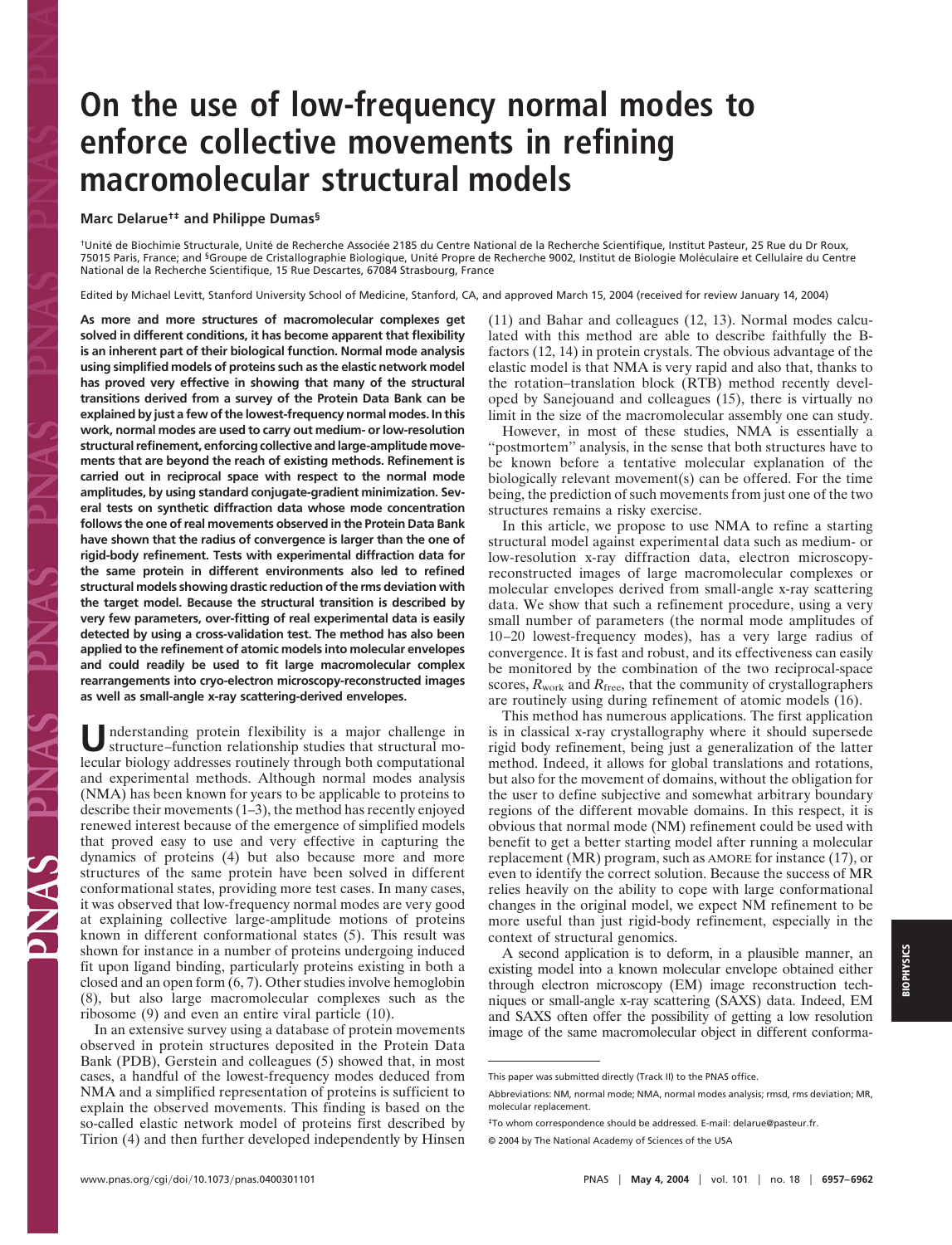tional states, for instance after binding one or several ligands. In this case, NM refinement allows one to quickly gain detailed structural insight into the deformations induced upon ligand binding.

Due to the low number of parameters being refined, the method has a very favorable (no. of observations/no. of parameters) ratio that makes it very attractive when only a set of low-resolution experimental constraints is available.

Crystallographic refinement using NMA has been attempted before, especially in the pioneer papers of Kidera and Go (18) and Diamond (19). However, both works involved only the modeling of atomic (anharmonic) disorder through a better estimation of the Debye–Waller B-factors by using normal modes and made no attempt to refine the amplitudes of the normal modes to carry out positional refinement.

The application of deformations along normal modes eigenvectors has been used before by Tirion *et al*. to fit fiber diffraction data on F-actin (20), but it seems that this work has remained isolated and was not pursued any further or applied to other cases. Also, the refinement was performed through the solution of the so-called normal equations and not with the conjugategradient method (21).

### **Materials and Methods**

ANAS PA

**The Model.** To calculate the normal modes, the protein structure is approximated by a three-dimensional elastic network, where each residue in the protein is reduced to one point (usually the C-alpha). Each point is linked to its neighbors in space by springs of the same strength *C*, which sets the energy scale  $(4-6, 11-15)$ . There is only one parameter in this simple model, namely the cutoff  $R_c$  used to define neighbors in the structure. Here, we take  $R_c = 10$  Å. The potential the protein is experiencing can be written as:

$$
E = C/2 \sum_{a,b} H(R_c - |r_{ab}^0|)(r_{ab} - r_{ab}^0)^2.
$$
 [1]

Here,  $r_{ab}$  is the distance between two atoms a and b whereas  $r_{ab}^0$ is their distance in the reference state. *C* is a constant as in the original Tirion model (4). The sum is restricted through the Heaviside function *H* to "interacting" atoms, i.e., if  $r_{ab}^0 < R_c$ . By construction, the reference conformation corresponds to the global minimum of the energy *E*.

It would be easy to modify the model so as to incorporate two elastic constants instead of just one, one for C-alpha atoms adjacent along the chain (whose distance should always be 3.8 Å) and the other (softer) for C-alpha atoms close in space. However, this precaution proved unnecessary in all of the cases described here.

The program used to calculate the normal modes, which are obtained by diagonalizing the matrix of the second derivatives of E (the so-called Hessian matrix), was written by Y.-H. Sanejouand. Typically, it takes 2–3 min of cpu on an XP1000 COM-PAQ workstation for calculating the 100 lowest-frequency normal modes of a protein of  $\approx 800$  residues. If there are  $>1,000$ residues in the protein, other strategies should be considered, such as the use of superresidues  $(15)$ .

For each normal mode *l*, a set of eigenvectors  $\mathbf{u}_i^{(l)}$  is obtained for each eigenvalue; they represent the displacement at every residue *i* in the protein for this mode *l*. To describe a largeamplitude conformational change of a given protein, we need only the associated amplitudes *cl*, which are the parameters to be adjusted against experimental data. The first six modes (associated with the same degenerate null eigenvalue) correspond to global translations and rotations. Refining against only these six modes will amount to a simple rigid body minimization.

**Crystallographic Refinement.** In reciprocal space, the structure factors  $\mathbf{F}_{\text{calc}}(\mathbf{H})$  of the modified model with amplitudes  $c_l$  along the first Nmod (typically 20) lowest-frequency normal modes, read

$$
\mathbf{F}_{\text{calc}}(\mathbf{H}) = \sum_{i=1, \text{ Natom}} \exp[2i\pi \mathbf{H}(\mathbf{r}_i^0 + \sum_{l=1, \text{ Nmod}} c_l \mathbf{u}_i^{(l)})].
$$
\n[2]

To optimize the normal mode amplitudes against experimental data, the crystallographic residual *R*-factor is minimized by using a conjugate-gradient algorithm (21):

$$
R = \sum_{H} (|\mathbf{F}_{obs}(\mathbf{H})| - k|\mathbf{F}_{calc}(\mathbf{H})|)^2 / \sum_{H} |\mathbf{F}_{obs}(\mathbf{H})|^2, \quad [3]
$$

where  $k$  is a scaling factor that may also incorporate a global B-factor.

Here, we used the routine ZXCGR, which is also the minimizer used in CNS (22); the derivatives  $\partial R/\partial c_l$  needed by the minimizer were calculated analytically and checked numerically. Alternatively, one can minimize the score  $1 - CC(|\mathbf{F}_{obs}|, |\mathbf{F}_{calc}|)$  where

$$
CC(|\mathbf{F}_{\rm obs}|, |\mathbf{F}_{\rm calc}|) =
$$
  

$$
\sum_{\rm H} |\mathbf{F}_{\rm obs}(\mathbf{H})||\mathbf{F}_{\rm calc}(\mathbf{H})| / (\sum_{\rm H} |\mathbf{F}_{\rm obs}(\mathbf{H})|^2 \sum_{\rm H} |\mathbf{F}_{\rm calc}(\mathbf{H})|^2)^{1/2}.
$$
 [4]

In this case, the derivatives were calculated numerically only. In general, we prefer to use the latter criterion because it is scaling insensitive.

To monitor convergence and assess the effectiveness of the minimization process,  $\approx 10\%$  of the reflections were chosen randomly and subsequently left out of the refinement. The *R*-factor for this set of reflections was monitored and called *R*free, following the definition of Brünger  $(16)$  whereas the *R*-factor corresponding to reflections being used in the minimization was called  $R_{work}$  (note that  $R_{work}$  and  $R_{free}$  have a correlation coefficient counterpart, *CC*-work and *CC*-free).

**Synthetic Test Structure Factors.** For the purpose of testing the program, a number of structures deformed along the normal modes directions were generated by randomly choosing the amplitudes of typically the 10–20 lowest-frequency normal modes, and the corresponding structure factors were generated in the appropriate space group.

We found it useful to monitor both the ''mode concentration,'' called *I*, as defined by Gerstein and colleagues (5):  $I =$  $-\Sigma_{l=1,\text{Nmod}} c_l' \ln c_l'/\ln(\text{Nmod})$  where  $c_l' = |c_l|/\Sigma_{l=1,\text{Nmod}} |c_l|$  are the normalized absolute values of the amplitudes.

At the end of the refinement, in test cases where the answer is known, the residual of the mode amplitudes  $R$ -mode =  $\Sigma_{1=1, Nmod}$   $\left| c_1^{\text{Refined}} \right| - \left| c_1^{\text{Target}} \right| / \Sigma_{1=1, Nmod} \right| c_1^{\text{Target}}$  was computed.

**PDB Test Structure Factors.** Two sets of structures were chosen for validating the refinement procedure, namely citrate synthase (PDB ID codes 5CSC and 6SCS) and the maltodextrin binding protein (PDB ID codes 1OMP and 1ANF) in both their open and closed forms. Experimental observed structure factors are available from the PDB for the closed forms. Their space groups are respectively P2<sub>1</sub>2<sub>1</sub>2<sub>1</sub> and P1. Citrate synthase is a dimer of  $\approx 850$ residues whereas the maltodextrin binding protein contains  $\approx$  370 residues. The overlap between the displacement vectors of the lowest-frequency normal mode and the difference vectors between the two forms is 0.83 and 0.86, respectively (6). The transition between the two forms is best described as a shear movement and a hinge-bending movement, respectively (5).

For MR tests, the open and closed forms of human polymerase  $\beta$  (1BPX and 1BPY) were used (335 residues). Structure factors of 1BPY were retrieved from the PDB (space group  $P2_1$ ). The transition between the two forms is well described by NMA (7).

**Envelope.** For the envelope test, the envelope map was calculated from the coordinates of the full atomic model. For every point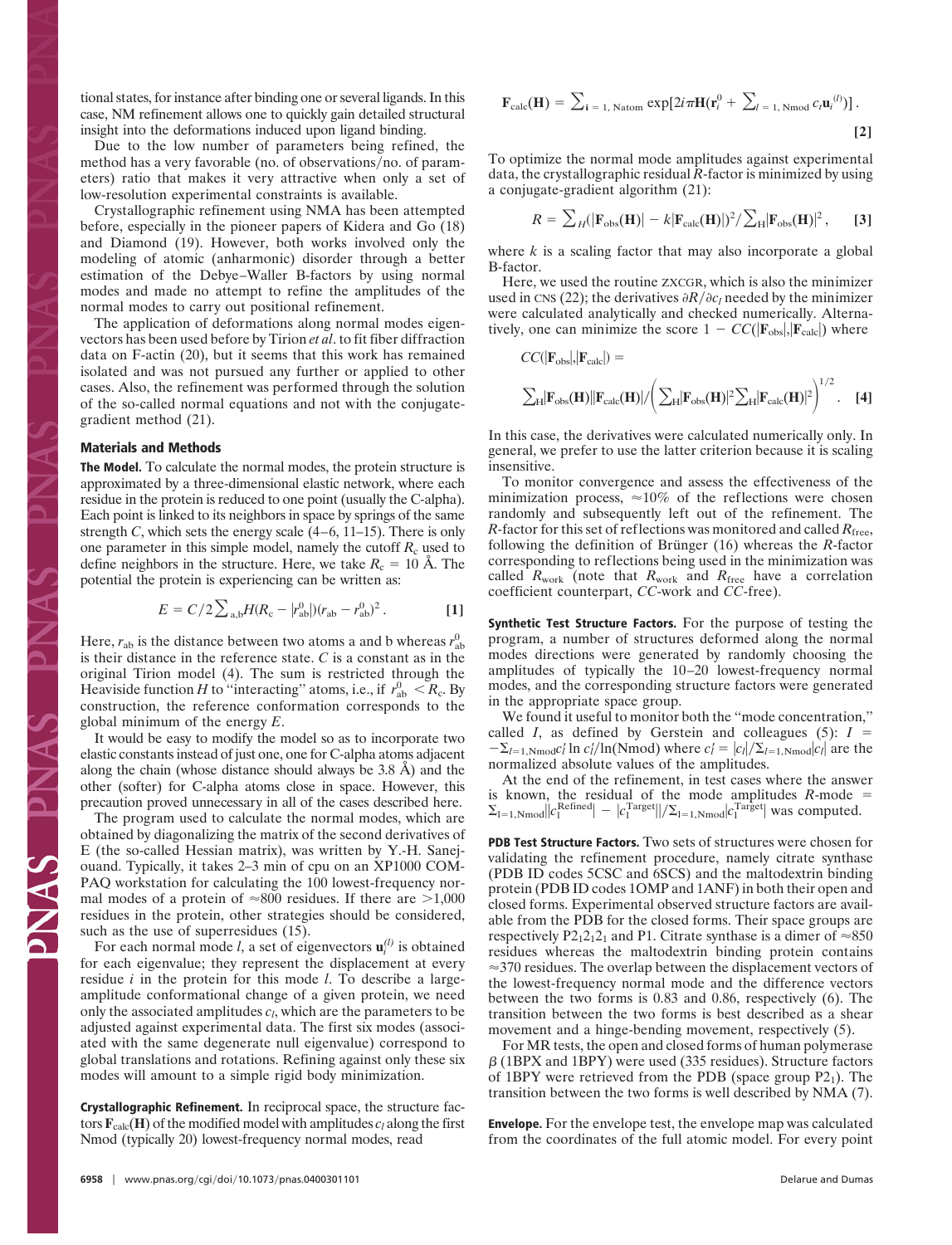on a grid of size 100 Å  $\times$  100 Å  $\times$  100 Å and step size 5 Å the density was set to 1 if its distance to any protein atom was  $\leq 1.8$ Å. The density of all other points was set to 0. Structure factors of the envelope were obtained up to a 12-Å resolution by using the CCP4 package (23).

For the minimization, the phased correlation coefficient was used instead of the correlation coefficient on structure factors modulus only: in this case, Eq. **4** was replaced by

$$
CC(\mathbf{F}_{\rm obs}, \mathbf{F}_{\rm calc}) = \sum_{\rm H} \mathbf{F}_{\rm obs}(\mathbf{H}) \mathbf{F}_{\rm calc}(\mathbf{H})^* / \left( \sum_{\rm H} |\mathbf{F}_{\rm obs}(\mathbf{H})|^2 \sum_{\rm H} |\mathbf{F}_{\rm calc}(\mathbf{H})|^2 \right)^{1/2},
$$
\n[5]

where  $\mathbf{F}_{\text{calc}}(\mathbf{H})^*$  is the complex conjugate of  $\mathbf{F}_{\text{calc}}(\mathbf{H})$ .

Although it is possible to refine C-alpha models directly, we found slightly better results in using the set of points on the grid inside the envelope as the protein elastic network. This procedure ensures that *CC* is exactly 1.00 for the correct envelope, allowing maximum contrast between a good and bad fit, and does not prevent an accurate calculation of the normal modes, as recently shown by Doruker and Jernigan (24).

Most fitting methods in reconstructed envelopes of macromolecules are based on correlation of model and experimental electron densities in real space (refs. 25 and 26, but see ref. 27 for a reciprocal space approach). Here, the refinement is carried out in reciprocal space with a model that has very few parameters.

**Recovering the Final Model.** After completion of the refinement process, the weighted sum of the normal mode displacement vectors,  $\Delta \mathbf{r}_i = \sum_{l=1, N \text{mod}c_l} \mathbf{u}_i^{(l)}$  was calculated and applied directly to the *i*th C-alpha coordinates of the initial model. For non-Calpha atoms, interpolation was needed. We used a spherical averaging procedure with a weighting factor equal to the inverse of the mutual distance between the point of interest and points where the displacement vectors are known, i.e. the C-alphas, and located  $\leq 10$  Å away.

The resulting model was subjected to 250 cycles of Newton– Raphson energy minimization in CNS (22), while harmonically restraining the positions of the C-alphas with a constant of 100 kcal/mol, so as to restore the stereochemistry of the protein chain. Superpositions of models and rms deviations (rmsd) were calculated with the McLachlan algorithm (28), as implemented in the program PROFIT by A. C. R. Martin (www.bioinf.org.uk/software).

In the case of model refinement inside an envelope represented by a set of lattice points, the interpolation method of finding the displacement vectors for all of the atoms of the model was simply a tri-linear interpolation scheme (21).

#### **Results**

**Refinement Against Synthetic Diffraction Data.** The citrate synthase (ID code 5CSC) was considered first, and structure factors were calculated for deformed models of the protein obtained by varying amplitudes of the 10 lowest-frequency normal modes. These amplitudes were chosen randomly (positive or negative), and the calculated structure factors became the target structure factors against which the undistorted model was refined. The score being minimized was the correlation coefficient on the structure factors moduli (see Eq. **4**). The absolute scale of the amplitudes was increased from one experiment to the other so that the total rmsd between the initial and the target model was increased. In Fig. 1, the percentage of correctly refined models is plotted as a function of the starting rmsd. There are  $\approx 50$ refined models in each bin of 0.5 Å of rmsd. In this way, we can evaluate the radius of convergence of the method, namely the initial rmsd of the model above which the refinements fail in



**Fig. 1.** Refinement with respect to the 10 lowest-frequency normal mode amplitudes: proportion of models refined to better than 0.5 Å, as a function of the initial rmsd. To investigate the influence of normal mode concentration, a weighting scheme c<sub>l</sub>/*[<sup>3/2</sup>* that most closely matches the observed one in the PDB was also used, showing a much sharper transition around 8 Å.

 $>50\%$  of the cases. The radius of convergence is around 8 Å, i.e. close to the resolution of the data used to do the refinement.

Gerstein and colleagues (5) developed the concept of mode concentration, based on the entropy of the absolute values of the normalized amplitudes needed to describe a particular conformational transition. They found that the mode concentration histogram is approximately a Gaussian curve with mean value  $0.60 \pm$ 0.10. By using this concentration quantity as a guide, we asked whether or not it is easier to refine a starting model if the amplitudes of the normal modes needed to describe the structural transition are "concentrated" in just a few modes or if they are "diluted"?

Different sets of 300–500 models were generated with random amplitudes of increasing maximum value, with different weighting schemes: 1,  $1/l$ ,  $1/l^{3/2}$  and  $1/l^2$ , where *l* is the mode number. The corresponding average value for mode concentration is  $0.9 \pm 0.05$ ,  $0.8 \pm 0.1$ ,  $0.65 \pm 0.15$ , and  $0.5 \pm 0.2$ , respectively. In view of these figures, the distribution of amplitude concentrations observed with the  $1/l^{3/2}$  weighting scheme seems to follow closely the one observed in protein movements derived from the PDB. The refinement program is even better in this case, with a radius of convergence also equal to the resolution of the data, but with a much sharper transition (Fig. 1).

In a separate experiment, the ability of the program to function as a purely rigid-body minimizer was tested. The model was intentionally rotated and translated by various amounts and then refined against the structure factors of the unperturbed model. This time, the radius of convergence of the method was found to be around 5 Å (see Fig. 2).

Finally, to test the dictum ''when (degrees of) freedom are given, liberty is taken'' (29), we generated a model with given amplitudes along the 10 lowest (non-zero) frequencies and refined the amplitudes of the 26 lowest normal modes, including the six rigid-body components. The program correctly finished the refinement with an amplitude of almost zero for the extra degrees of freedom that were allowed in this experiment, giving a final  $R$ -mode  $= 0.01$ . In practical applications (see below), we recommend trying to fit the data with 10–20 modes in at least two different situations, namely with or without the six rigid-body modes: the *R*-free criterion will determine which refined model is the best.

**Refinement Against Real Diffraction Data.** The open form of maltodextrin binding protein (ID code 1ANF) was subjected to NM refinement against the experimental structure factors of its closed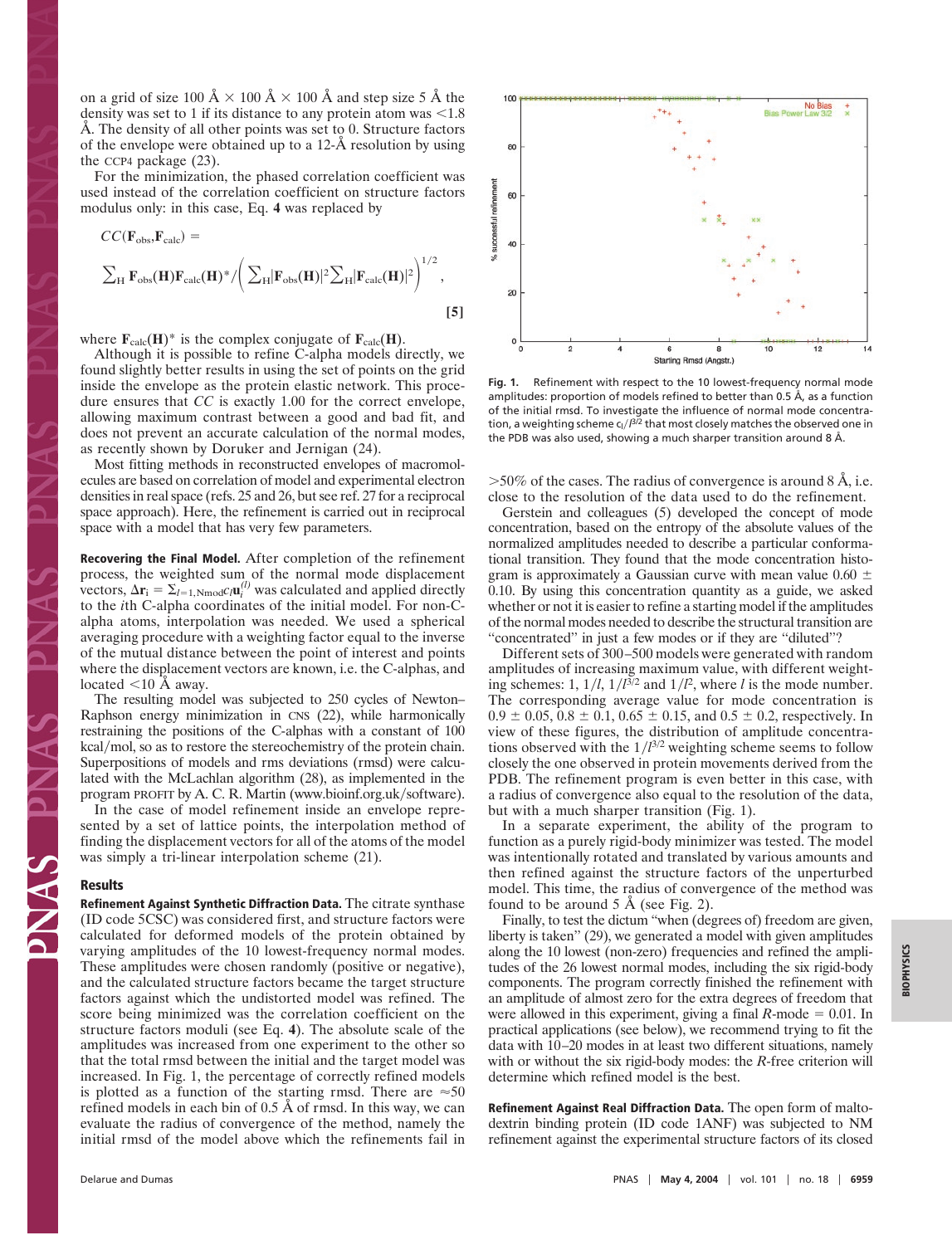

**Fig. 2.** Refinement with respect to the normal modes associated with null frequency: rigid-body refinement. The rmsd with the target model of the refined model is plotted as a function of the rmsd of the starting model. The refinement was carried out against calculated structure factors at a resolution of 8 Å. The minimized quantity is the score based on the correlation coefficient of structure factor moduli defined in Eq. **4,** as in Fig. 1.

form (ID code 1OMP). Only C-alpha coordinates were selected, and data up to 4 Å resolution were used ( $\approx$ 5,500 reflections). Ten percent of the data were omitted from the refinement to monitor the *R*-free. The rmsd between 1ANF and 1OMP C-alpha coordinates is 3.8 Å. Only the five lowest-frequency modes were included. The results are presented in Table 1.

After conjugate-gradient minimization, the correlation coefficient on structure factors moduli increased from 8.9% (9.7%) to 30.8% (28.1%) where the values in parenthesis correspond to *CC*-free. The rmsd between the refined model and the target model was 1.14 Å, a considerable improvement from the initial value (3.8 Å). Displacement vectors corresponding to the five modes under consideration, weighted by their respective refined amplitudes, were applied to all atoms according to the procedure described above. The rmsd of the final full atomic model with the target model was 1.48 Å, after refinement with CNS to regularize the stereochemistry. The cpu time of the whole process was  $<$ 3–5 min even though no special effort was made to speed up the computation. The same experiment was repeated with the 15 lowest-frequency modes instead of only the lowest 5 ones, and the refinement converged to the same solution with a final correlation coefficient of 33% (28%).

As a control experiment, the correct model 1OMP was subjected to the same refinement protocol. The initial correlation coefficient was 47% (49%) and was not much modified after completion of the refinement, reaching 48% (49%). The amplitudes of the normal modes were very small, and the final model was only 0.18 Å away from the initial one, meaning that the correct model was not affected by the refinement, as expected (see Table 1).

The same NM refinement was done on citrate synthase (5CSC and 6CSC). The rmsd between the open and closed forms is 3.0



**Fig. 3.** Projection of the set of displacement vectors, for each low-frequency normal mode from 1 to 106, onto the set of difference vectors between the two forms the maltodextrin binding protein (PDB ID codes 1OMP and 1ANF). In green we show the refined amplitudes, using conjugate-gradient minimization in reciprocal space against real data.

Å. Refinement of the control model (6CSC) against its structure factor moduli gave a refined model only 0.05 Å away from the initial one and a stable correlation coefficient of 45%. Starting from the 5CSC, however, and refining against the 6CSC experimental structure factors, the correlation coefficient increased from 19% (15%) to 40% (39%) in 20 cycles (see Table 1). In this process, the third lowest-frequency normal mode received the largest amplitude, as it should (Fig. 3). The rmsd between the initial and refined model is 2.4 Å whereas the rmsd between the target and refined model is 1.6 Å.

In comparison, standard protocols of simulated annealing refinement in dihedral angle space (22) failed to reduce the *R*<sub>free</sub> factor, in the same conditions, for both test cases:  $R_{\text{free}}$  remained stuck at 47.5% and 52.5% for 5CSC and 1ANF, respectively. The same was true for standard rigid body refinement using CNS.

Because the model moves a lot during the refinement, it might seem advisable to update the normal mode calculation during the refinement. To test this idea, we stopped the refinement every time the model moved by  $>1.5$  Å away from its original position and recalculated the normal modes before reentering the minimizer. The program converged to the same solution for the maltose binding protein and 15 normal modes (data not shown). The reason for this phenomenon is that the first 15 normal modes of the target model form a very good basis set for the 15 normal modes of the initial model, and vice versa.

**MR Test.** The best solution of the translation function for each of the 25 first peaks of the rotation function implemented in AMORE (17) was refined by using data between 15 and 4 Å resolution either by standard rigid-body techniques or by allowing some extra degrees of freedom in the normal mode directions. In this case, the amplitudes of the 10 lowest-frequency normal modes

|  |  | Table 1. Normal mode refinement against experimental diffraction data |  |
|--|--|-----------------------------------------------------------------------|--|
|  |  |                                                                       |  |

| Starting<br>model | Target<br>model | Resolution<br>(Nrefl) | Initial<br>rmsd. Å | Final<br>rmsd. Å | Initial CC<br>$(Free-CC)$ | Final CC<br>$(Free-CC)$ | Nmod | Natom (space<br>group) |
|-------------------|-----------------|-----------------------|--------------------|------------------|---------------------------|-------------------------|------|------------------------|
| 1ANF              | 1OMP            | 10 to 4 Å (5,500)     | 3.8                | 1.1              | 8.9(9.7)                  | 30.8(28.1)              |      | 370 (1)                |
| 10MP              | 1OMP            | 10 to 4 Å (5,500)     | 0.0                | 0.2              | 47.6 (49.6)               | 48.2 (49.4)             |      | 370 (1)                |
| 1ANF              | 1OMP            | 10 to 4 Å (5,500)     | 3.8                | 1.1              | 8.9(9.7)                  | 33.2 (28.5)             | 15   | 370(1)                 |
| 5CSC              | 5CSC            | 10 to 4 Å (7.860)     | 3.0 <sub>1</sub>   | 1.6              | 19.2 (15.2)               | 40.0 (39.7)             |      | 855 (19)               |
| 6CSC              | 6CSC            | 10 to 4 Å (7,860)     | 0.0                | 0.05             | 49.6 (48.2)               | 49.8 (48.5)             |      | 855 (19)               |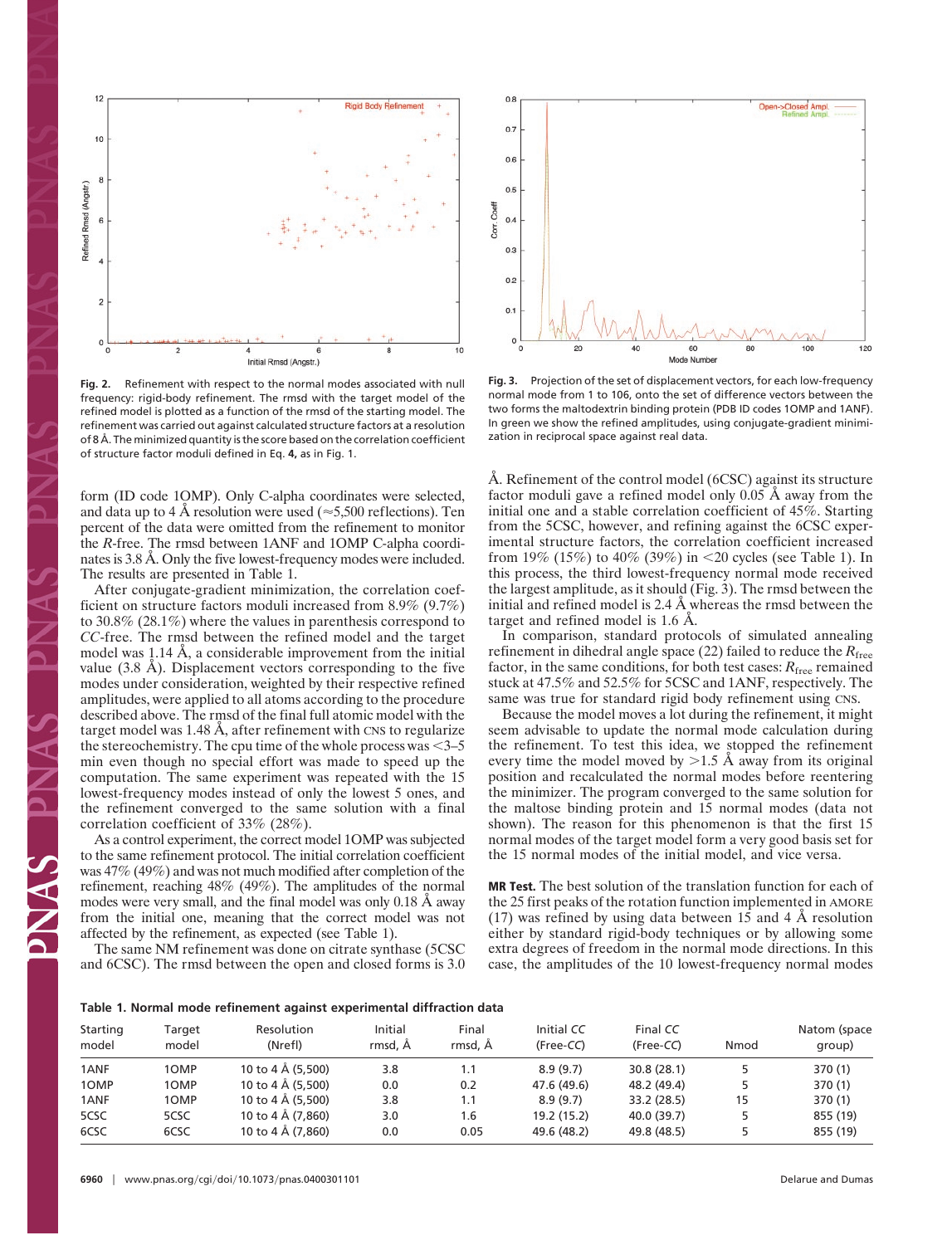

**Fig. 4.** Correlation coefficient of the top solution of the translation function for the 25 best solutions of the rotation function of the 1BPX model against 1BPY crystallographic data between 15 and 4.5 Å resolution. The true solution is solution 5; it is ranked first after NM refinement, but only second after rigid-body refinement.

were refined together with rigid body degrees of freedom. The correct solution, which is ranked second after rigid body refinement, is solution no. 5 in Fig. 4. NM refinement clearly identifies the correct solution by yielding a significantly higher correlation coefficient than the false positive solution no. 1. Clearly, this finding seems of real interest to enhance the range of application of molecular replacement in difficult cases.

**Refinement Against Molecular Envelopes.** Finally, an envelope was constructed for the closed form of citrate synthase (6CSC), and its structure factors were calculated in P1. The open form envelope was also calculated, and a set of grid points inside the envelope was used to compute normal modes, whose amplitudes were refined against the phased correlation coefficient of the closed form (see Eq. **5**). The refinement was done at 12 Å resolution with  $\approx$  1,200 reflections. A definite improvement of the fit into the envelope of the closed form was observed with only five modes whereby the correlation coefficient increased from 87% to 93% in just a few seconds of cpu time (Fig. 5). The weighted displacement vectors of the grid points were then used to move the lattice points inside the envelope as well as the open form C-alpha coordinates, by using standard linear interpolation techniques (21). The rmsd of the resulting model with the target model was reduced from 3.0 to 1.8 Å. Adding more modes did not improve significantly the final correlation coefficient. The same refinement was attempted with maltodextrin binding protein (1OMP and 1ANF), resulting in the same kind of rmsd reduction, from 3.8 to 1.8 Å.

## **Discussion**

**Normal Modes and the Elastic Model.** Impressive results were found for the refinement of structural models against medium- or low-resolution experimental data in reciprocal space, by using as sole parameters the amplitudes of a small set of low-frequency normal modes derived from a simple one-parameter elastic model of the protein. It is clear that normal mode refinement has a larger radius of convergence than classical rigid-body refinement (compare Figs. 1 and 2).

This finding might seem counterintuitive at first sight. In fact, it is just a consequence of the model described by Eq. **1** where low-frequency normal modes do enforce collective largeamplitude movements. Because the model contains very few parameters and is exactly accounted for in Eqs. **1** and **2**, it is



**Fig. 5.** Envelope of the maltodextrin binding protein in the closed form together with the set of grid points inside the envelope (*Lower*). Envelope of the open form with the final set of refined points using the 10 lowestfrequency normal modes (*Upper*).

perhaps not so surprising that a relatively simple but robust conjugate-gradient minimizer can find the correct solution in very little cpu time.

The real question, therefore, is how well the model encoded in Eq. **1** describes biologically relevant large-amplitude movements of macromolecules. Loop movements and refolding events are likely to be poorly described by low-frequency normal modes.

Fortunately, it is possible here to invoke the systematic study of Gerstein and colleagues (5), who showed that a large proportion of protein movements documented in the PDB are indeed well described for the same protein in different environments (crystal packing, substrates, etc.), by just a few normal modes calculated by using the model represented by Eq. **1**. This finding is complemented by a number of studies on specific systems (7–10). Also, a fortunate feature of the analysis in ref. 5 is that models with a mode concentration reproducing the one observed in the PDB refine even better than expected.

**Limitations of the Model.** At first sight, it might seem that a severe limitation of the method comes from the use of a highly partial model of the final structure, namely only the C-alpha coordinates are used both in the normal mode calculation and in the refinement process. However, several authors have argued convincingly that NM derived from C-alphas only (and not from the full atomic model) work well (5, 6). Two separate questions remain to be addressed.

First, the score for the correct model cannot be perfect if the model is partial, so the contrast between the correct answer and the starting model is not maximum, i.e., as large as it could be if the model were complete. However, we show here that this contrast is good enough to lead to a satisfactory refinement of NM amplitudes using real experimental data (see above).

Second, how can one generate the complete atomic model from